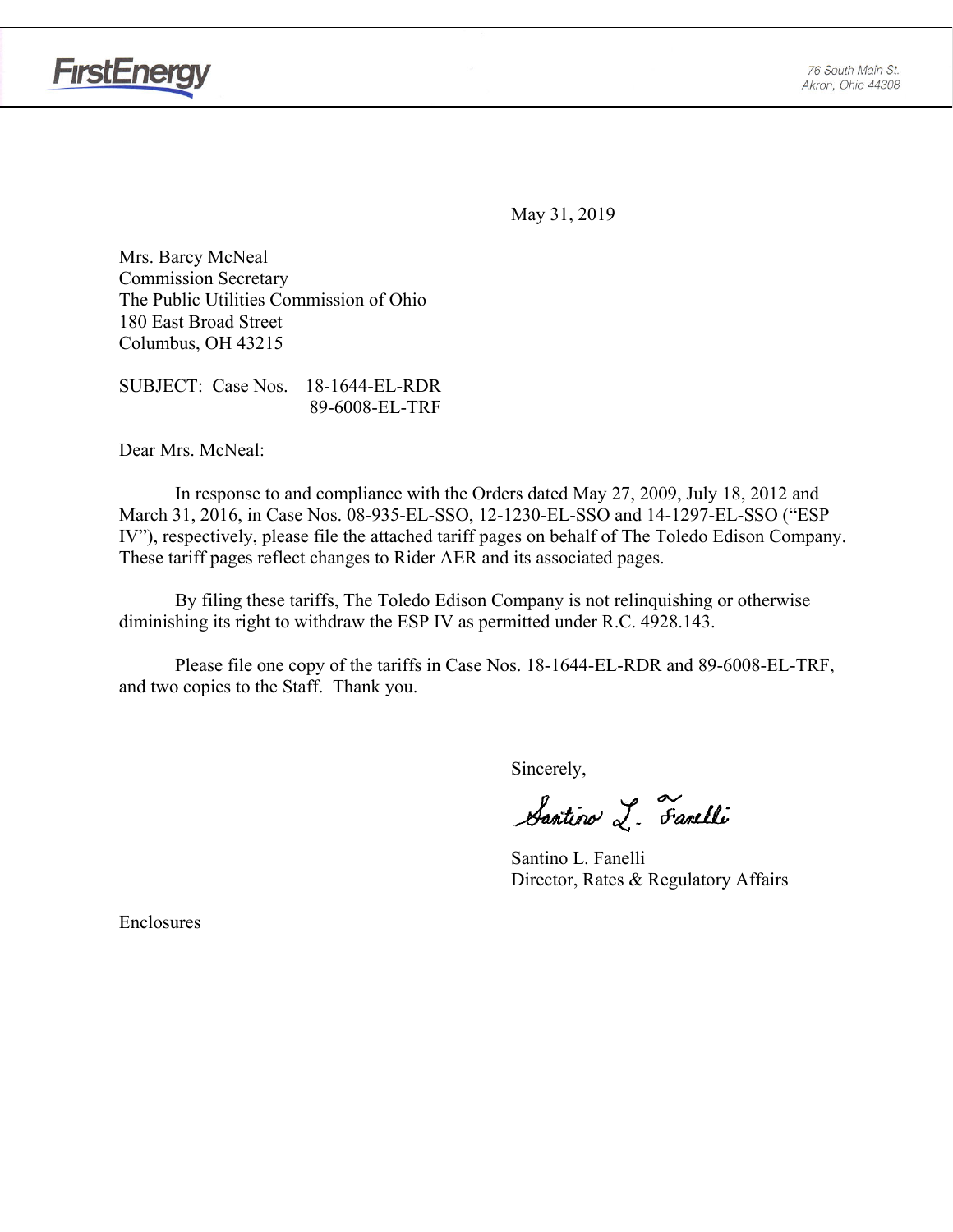## **TABLE OF CONTENTS**

The following rates, rules and regulations for electric service are applicable throughout the Company's service territory except as noted.

|                                                        | <b>Sheet</b> | <b>Effective</b><br><b>Date</b> |
|--------------------------------------------------------|--------------|---------------------------------|
| <b>TABLE OF CONTENTS</b>                               | 1            | 07-01-19                        |
| <b>DEFINITION OF TERRITORY</b>                         | 3            | 01-23-09                        |
| <b>ELECTRIC SERVICE REGULATIONS</b>                    | 4            | 06-01-16                        |
| <b>ELECTRIC SERVICE SCHEDULES</b>                      |              |                                 |
| Residential Service (Rate "RS")                        | 10           | 01-23-09                        |
| General Service - Secondary (Rate "GS")                | 20           | 01-23-09                        |
| General Service - Primary (Rate "GP")                  | 21           | 01-23-09                        |
| General Service - Subtransmission (Rate "GSU")         | 22           | 01-23-09                        |
| General Service - Transmission (Rate "GT")             | 23           | 01-23-09                        |
| <b>Street Lighting Provisions</b>                      | 30           | 01-23-09                        |
| Street Lighting (Rate "STL")                           | 31           | 06-01-09                        |
| Traffic Lighting (Rate "TRF")                          | 32           | 01-23-09                        |
| Private Outdoor Lighting (Rate "POL")                  | 33           | 06-01-09                        |
| <b>Experimental Company Owned LED Lighting Program</b> | 34           | 06-01-16                        |
| <b>MISCELLANEOUS CHARGES</b>                           | 75           | 07-05-12                        |
| <b>OTHER SERVICE</b>                                   |              |                                 |
| <b>Partial Service</b>                                 | 52           | $01 - 01 - 06$                  |
| Residential Renewable Energy Credit Purchase Program   | 60           | 10-01-09                        |
| <b>Cogeneration and Small Power Producer</b>           | 70           | 08-03-17                        |
| <b>Interconnection Tariff</b>                          | 76           | 05-06-16                        |

The Public Utilities Commission of Ohio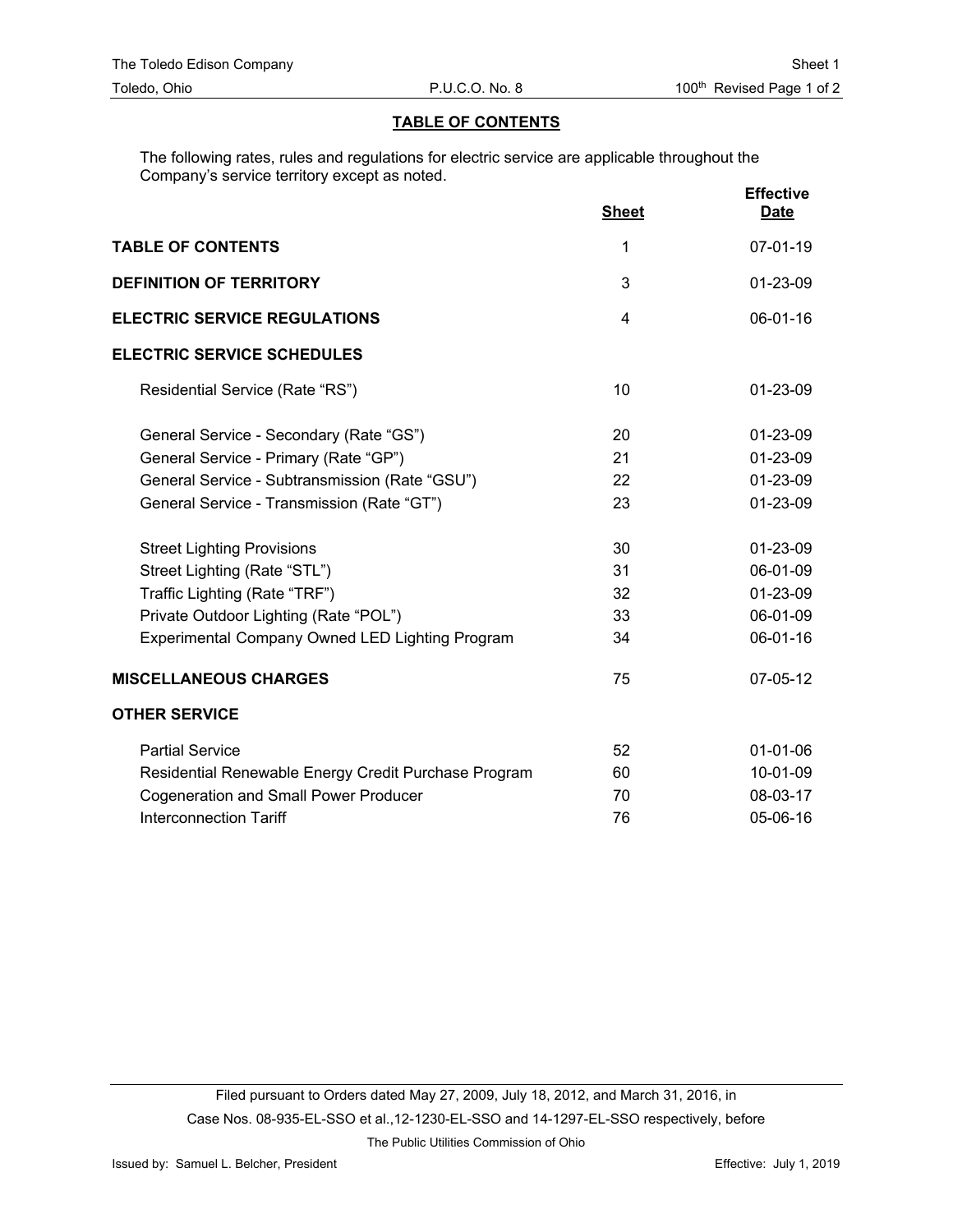#### **TABLE OF CONTENTS**

| <b>RIDERS</b><br><b>Sheet</b><br><b>Date</b><br>80<br>$01 - 01 - 17$<br>Summary<br><b>Residential Distribution Credit</b><br>81<br>$05 - 21 - 10$<br><b>Transmission and Ancillary Services</b><br>83<br>09-10-10<br>84<br>07-01-19<br><b>Alternative Energy Resource</b><br><b>School Distribution Credit</b><br>85<br>06-01-09<br><b>Business Distribution Credit</b><br>86<br>01-23-09<br>87<br><b>Hospital Net Energy Metering</b><br>10-27-09<br>Economic Development (4a)<br>88<br>01-23-09<br>90<br><b>Universal Service</b><br>$01 - 01 - 18$<br>State kWh Tax<br>92<br>01-23-09<br>93<br>10-27-09<br><b>Net Energy Metering</b><br>Delta Revenue Recovery<br>96<br>07-01-19<br>97<br>$01 - 01 - 16$<br>Demand Side Management<br>98<br>06-01-09<br>Reasonable Arrangement<br><b>Distribution Uncollectible</b><br>99<br>07-01-19<br>101<br>Economic Load Response Program<br>06-01-18<br>103<br><b>Generation Cost Reconciliation</b><br>07-01-19<br>Fuel<br>105<br>12-14-09<br>106<br>07-01-19<br>Advanced Metering Infrastructure / Modern Grid<br>Line Extension Cost Recovery<br>107<br>$01 - 01 - 15$<br><b>Delivery Service Improvement</b><br>108<br>$01 - 01 - 12$<br><b>PIPP Uncollectible</b><br>109<br>07-01-19<br>Non-Distribution Uncollectible<br>110<br>07-01-19<br><b>Experimental Real Time Pricing</b><br>111<br>06-01-19<br><b>Experimental Critical Peak Pricing</b><br>113<br>06-01-19<br><b>Generation Service</b><br>114<br>06-01-19<br>115<br>07-01-19<br>Demand Side Management and Energy Efficiency<br>116<br>07-01-19<br><b>Economic Development</b><br><b>Deferred Generation Cost Recovery</b><br>117<br>06-01-09<br>Deferred Fuel Cost Recovery<br>118<br>06-21-13<br>Non-Market-Based Services<br>119<br>04-01-18<br>120<br>Residential Deferred Distribution Cost Recovery<br>$01-01-12$<br>Non-Residential Deferred Distribution Cost Recovery<br>$01-01-12$<br>121<br>122<br><b>Residential Electric Heating Recovery</b><br>07-01-19<br><b>Residential Generation Credit</b><br>123<br>$10-31-18$<br><b>Delivery Capital Recovery</b><br>124<br>06-01-19<br>Phase-In Recovery<br>125<br>07-01-19<br><b>Government Directives Recovery</b><br>126<br>06-01-16<br>Automated Meter Opt Out<br>128<br>$01 - 01 - 15$<br><b>Ohio Renewable Resources</b><br>129<br>06-01-16<br>Commercial High Load Factor Experimental TOU<br>130<br>06-01-19 |  | <b>Effective</b> |
|----------------------------------------------------------------------------------------------------------------------------------------------------------------------------------------------------------------------------------------------------------------------------------------------------------------------------------------------------------------------------------------------------------------------------------------------------------------------------------------------------------------------------------------------------------------------------------------------------------------------------------------------------------------------------------------------------------------------------------------------------------------------------------------------------------------------------------------------------------------------------------------------------------------------------------------------------------------------------------------------------------------------------------------------------------------------------------------------------------------------------------------------------------------------------------------------------------------------------------------------------------------------------------------------------------------------------------------------------------------------------------------------------------------------------------------------------------------------------------------------------------------------------------------------------------------------------------------------------------------------------------------------------------------------------------------------------------------------------------------------------------------------------------------------------------------------------------------------------------------------------------------------------------------------------------------------------------------------------------------------------------------------------------------------------------------------------------------------------------------------------------------------------------------------------------------------------------------------------------------------------------------------------------------------------------------------------------------------------------------------------------------|--|------------------|
|                                                                                                                                                                                                                                                                                                                                                                                                                                                                                                                                                                                                                                                                                                                                                                                                                                                                                                                                                                                                                                                                                                                                                                                                                                                                                                                                                                                                                                                                                                                                                                                                                                                                                                                                                                                                                                                                                                                                                                                                                                                                                                                                                                                                                                                                                                                                                                                        |  |                  |
|                                                                                                                                                                                                                                                                                                                                                                                                                                                                                                                                                                                                                                                                                                                                                                                                                                                                                                                                                                                                                                                                                                                                                                                                                                                                                                                                                                                                                                                                                                                                                                                                                                                                                                                                                                                                                                                                                                                                                                                                                                                                                                                                                                                                                                                                                                                                                                                        |  |                  |
|                                                                                                                                                                                                                                                                                                                                                                                                                                                                                                                                                                                                                                                                                                                                                                                                                                                                                                                                                                                                                                                                                                                                                                                                                                                                                                                                                                                                                                                                                                                                                                                                                                                                                                                                                                                                                                                                                                                                                                                                                                                                                                                                                                                                                                                                                                                                                                                        |  |                  |
|                                                                                                                                                                                                                                                                                                                                                                                                                                                                                                                                                                                                                                                                                                                                                                                                                                                                                                                                                                                                                                                                                                                                                                                                                                                                                                                                                                                                                                                                                                                                                                                                                                                                                                                                                                                                                                                                                                                                                                                                                                                                                                                                                                                                                                                                                                                                                                                        |  |                  |
|                                                                                                                                                                                                                                                                                                                                                                                                                                                                                                                                                                                                                                                                                                                                                                                                                                                                                                                                                                                                                                                                                                                                                                                                                                                                                                                                                                                                                                                                                                                                                                                                                                                                                                                                                                                                                                                                                                                                                                                                                                                                                                                                                                                                                                                                                                                                                                                        |  |                  |
|                                                                                                                                                                                                                                                                                                                                                                                                                                                                                                                                                                                                                                                                                                                                                                                                                                                                                                                                                                                                                                                                                                                                                                                                                                                                                                                                                                                                                                                                                                                                                                                                                                                                                                                                                                                                                                                                                                                                                                                                                                                                                                                                                                                                                                                                                                                                                                                        |  |                  |
|                                                                                                                                                                                                                                                                                                                                                                                                                                                                                                                                                                                                                                                                                                                                                                                                                                                                                                                                                                                                                                                                                                                                                                                                                                                                                                                                                                                                                                                                                                                                                                                                                                                                                                                                                                                                                                                                                                                                                                                                                                                                                                                                                                                                                                                                                                                                                                                        |  |                  |
|                                                                                                                                                                                                                                                                                                                                                                                                                                                                                                                                                                                                                                                                                                                                                                                                                                                                                                                                                                                                                                                                                                                                                                                                                                                                                                                                                                                                                                                                                                                                                                                                                                                                                                                                                                                                                                                                                                                                                                                                                                                                                                                                                                                                                                                                                                                                                                                        |  |                  |
|                                                                                                                                                                                                                                                                                                                                                                                                                                                                                                                                                                                                                                                                                                                                                                                                                                                                                                                                                                                                                                                                                                                                                                                                                                                                                                                                                                                                                                                                                                                                                                                                                                                                                                                                                                                                                                                                                                                                                                                                                                                                                                                                                                                                                                                                                                                                                                                        |  |                  |
|                                                                                                                                                                                                                                                                                                                                                                                                                                                                                                                                                                                                                                                                                                                                                                                                                                                                                                                                                                                                                                                                                                                                                                                                                                                                                                                                                                                                                                                                                                                                                                                                                                                                                                                                                                                                                                                                                                                                                                                                                                                                                                                                                                                                                                                                                                                                                                                        |  |                  |
|                                                                                                                                                                                                                                                                                                                                                                                                                                                                                                                                                                                                                                                                                                                                                                                                                                                                                                                                                                                                                                                                                                                                                                                                                                                                                                                                                                                                                                                                                                                                                                                                                                                                                                                                                                                                                                                                                                                                                                                                                                                                                                                                                                                                                                                                                                                                                                                        |  |                  |
|                                                                                                                                                                                                                                                                                                                                                                                                                                                                                                                                                                                                                                                                                                                                                                                                                                                                                                                                                                                                                                                                                                                                                                                                                                                                                                                                                                                                                                                                                                                                                                                                                                                                                                                                                                                                                                                                                                                                                                                                                                                                                                                                                                                                                                                                                                                                                                                        |  |                  |
|                                                                                                                                                                                                                                                                                                                                                                                                                                                                                                                                                                                                                                                                                                                                                                                                                                                                                                                                                                                                                                                                                                                                                                                                                                                                                                                                                                                                                                                                                                                                                                                                                                                                                                                                                                                                                                                                                                                                                                                                                                                                                                                                                                                                                                                                                                                                                                                        |  |                  |
|                                                                                                                                                                                                                                                                                                                                                                                                                                                                                                                                                                                                                                                                                                                                                                                                                                                                                                                                                                                                                                                                                                                                                                                                                                                                                                                                                                                                                                                                                                                                                                                                                                                                                                                                                                                                                                                                                                                                                                                                                                                                                                                                                                                                                                                                                                                                                                                        |  |                  |
|                                                                                                                                                                                                                                                                                                                                                                                                                                                                                                                                                                                                                                                                                                                                                                                                                                                                                                                                                                                                                                                                                                                                                                                                                                                                                                                                                                                                                                                                                                                                                                                                                                                                                                                                                                                                                                                                                                                                                                                                                                                                                                                                                                                                                                                                                                                                                                                        |  |                  |
|                                                                                                                                                                                                                                                                                                                                                                                                                                                                                                                                                                                                                                                                                                                                                                                                                                                                                                                                                                                                                                                                                                                                                                                                                                                                                                                                                                                                                                                                                                                                                                                                                                                                                                                                                                                                                                                                                                                                                                                                                                                                                                                                                                                                                                                                                                                                                                                        |  |                  |
|                                                                                                                                                                                                                                                                                                                                                                                                                                                                                                                                                                                                                                                                                                                                                                                                                                                                                                                                                                                                                                                                                                                                                                                                                                                                                                                                                                                                                                                                                                                                                                                                                                                                                                                                                                                                                                                                                                                                                                                                                                                                                                                                                                                                                                                                                                                                                                                        |  |                  |
|                                                                                                                                                                                                                                                                                                                                                                                                                                                                                                                                                                                                                                                                                                                                                                                                                                                                                                                                                                                                                                                                                                                                                                                                                                                                                                                                                                                                                                                                                                                                                                                                                                                                                                                                                                                                                                                                                                                                                                                                                                                                                                                                                                                                                                                                                                                                                                                        |  |                  |
|                                                                                                                                                                                                                                                                                                                                                                                                                                                                                                                                                                                                                                                                                                                                                                                                                                                                                                                                                                                                                                                                                                                                                                                                                                                                                                                                                                                                                                                                                                                                                                                                                                                                                                                                                                                                                                                                                                                                                                                                                                                                                                                                                                                                                                                                                                                                                                                        |  |                  |
|                                                                                                                                                                                                                                                                                                                                                                                                                                                                                                                                                                                                                                                                                                                                                                                                                                                                                                                                                                                                                                                                                                                                                                                                                                                                                                                                                                                                                                                                                                                                                                                                                                                                                                                                                                                                                                                                                                                                                                                                                                                                                                                                                                                                                                                                                                                                                                                        |  |                  |
|                                                                                                                                                                                                                                                                                                                                                                                                                                                                                                                                                                                                                                                                                                                                                                                                                                                                                                                                                                                                                                                                                                                                                                                                                                                                                                                                                                                                                                                                                                                                                                                                                                                                                                                                                                                                                                                                                                                                                                                                                                                                                                                                                                                                                                                                                                                                                                                        |  |                  |
|                                                                                                                                                                                                                                                                                                                                                                                                                                                                                                                                                                                                                                                                                                                                                                                                                                                                                                                                                                                                                                                                                                                                                                                                                                                                                                                                                                                                                                                                                                                                                                                                                                                                                                                                                                                                                                                                                                                                                                                                                                                                                                                                                                                                                                                                                                                                                                                        |  |                  |
|                                                                                                                                                                                                                                                                                                                                                                                                                                                                                                                                                                                                                                                                                                                                                                                                                                                                                                                                                                                                                                                                                                                                                                                                                                                                                                                                                                                                                                                                                                                                                                                                                                                                                                                                                                                                                                                                                                                                                                                                                                                                                                                                                                                                                                                                                                                                                                                        |  |                  |
|                                                                                                                                                                                                                                                                                                                                                                                                                                                                                                                                                                                                                                                                                                                                                                                                                                                                                                                                                                                                                                                                                                                                                                                                                                                                                                                                                                                                                                                                                                                                                                                                                                                                                                                                                                                                                                                                                                                                                                                                                                                                                                                                                                                                                                                                                                                                                                                        |  |                  |
|                                                                                                                                                                                                                                                                                                                                                                                                                                                                                                                                                                                                                                                                                                                                                                                                                                                                                                                                                                                                                                                                                                                                                                                                                                                                                                                                                                                                                                                                                                                                                                                                                                                                                                                                                                                                                                                                                                                                                                                                                                                                                                                                                                                                                                                                                                                                                                                        |  |                  |
|                                                                                                                                                                                                                                                                                                                                                                                                                                                                                                                                                                                                                                                                                                                                                                                                                                                                                                                                                                                                                                                                                                                                                                                                                                                                                                                                                                                                                                                                                                                                                                                                                                                                                                                                                                                                                                                                                                                                                                                                                                                                                                                                                                                                                                                                                                                                                                                        |  |                  |
|                                                                                                                                                                                                                                                                                                                                                                                                                                                                                                                                                                                                                                                                                                                                                                                                                                                                                                                                                                                                                                                                                                                                                                                                                                                                                                                                                                                                                                                                                                                                                                                                                                                                                                                                                                                                                                                                                                                                                                                                                                                                                                                                                                                                                                                                                                                                                                                        |  |                  |
|                                                                                                                                                                                                                                                                                                                                                                                                                                                                                                                                                                                                                                                                                                                                                                                                                                                                                                                                                                                                                                                                                                                                                                                                                                                                                                                                                                                                                                                                                                                                                                                                                                                                                                                                                                                                                                                                                                                                                                                                                                                                                                                                                                                                                                                                                                                                                                                        |  |                  |
|                                                                                                                                                                                                                                                                                                                                                                                                                                                                                                                                                                                                                                                                                                                                                                                                                                                                                                                                                                                                                                                                                                                                                                                                                                                                                                                                                                                                                                                                                                                                                                                                                                                                                                                                                                                                                                                                                                                                                                                                                                                                                                                                                                                                                                                                                                                                                                                        |  |                  |
|                                                                                                                                                                                                                                                                                                                                                                                                                                                                                                                                                                                                                                                                                                                                                                                                                                                                                                                                                                                                                                                                                                                                                                                                                                                                                                                                                                                                                                                                                                                                                                                                                                                                                                                                                                                                                                                                                                                                                                                                                                                                                                                                                                                                                                                                                                                                                                                        |  |                  |
|                                                                                                                                                                                                                                                                                                                                                                                                                                                                                                                                                                                                                                                                                                                                                                                                                                                                                                                                                                                                                                                                                                                                                                                                                                                                                                                                                                                                                                                                                                                                                                                                                                                                                                                                                                                                                                                                                                                                                                                                                                                                                                                                                                                                                                                                                                                                                                                        |  |                  |
|                                                                                                                                                                                                                                                                                                                                                                                                                                                                                                                                                                                                                                                                                                                                                                                                                                                                                                                                                                                                                                                                                                                                                                                                                                                                                                                                                                                                                                                                                                                                                                                                                                                                                                                                                                                                                                                                                                                                                                                                                                                                                                                                                                                                                                                                                                                                                                                        |  |                  |
|                                                                                                                                                                                                                                                                                                                                                                                                                                                                                                                                                                                                                                                                                                                                                                                                                                                                                                                                                                                                                                                                                                                                                                                                                                                                                                                                                                                                                                                                                                                                                                                                                                                                                                                                                                                                                                                                                                                                                                                                                                                                                                                                                                                                                                                                                                                                                                                        |  |                  |
|                                                                                                                                                                                                                                                                                                                                                                                                                                                                                                                                                                                                                                                                                                                                                                                                                                                                                                                                                                                                                                                                                                                                                                                                                                                                                                                                                                                                                                                                                                                                                                                                                                                                                                                                                                                                                                                                                                                                                                                                                                                                                                                                                                                                                                                                                                                                                                                        |  |                  |
|                                                                                                                                                                                                                                                                                                                                                                                                                                                                                                                                                                                                                                                                                                                                                                                                                                                                                                                                                                                                                                                                                                                                                                                                                                                                                                                                                                                                                                                                                                                                                                                                                                                                                                                                                                                                                                                                                                                                                                                                                                                                                                                                                                                                                                                                                                                                                                                        |  |                  |
|                                                                                                                                                                                                                                                                                                                                                                                                                                                                                                                                                                                                                                                                                                                                                                                                                                                                                                                                                                                                                                                                                                                                                                                                                                                                                                                                                                                                                                                                                                                                                                                                                                                                                                                                                                                                                                                                                                                                                                                                                                                                                                                                                                                                                                                                                                                                                                                        |  |                  |
|                                                                                                                                                                                                                                                                                                                                                                                                                                                                                                                                                                                                                                                                                                                                                                                                                                                                                                                                                                                                                                                                                                                                                                                                                                                                                                                                                                                                                                                                                                                                                                                                                                                                                                                                                                                                                                                                                                                                                                                                                                                                                                                                                                                                                                                                                                                                                                                        |  |                  |
|                                                                                                                                                                                                                                                                                                                                                                                                                                                                                                                                                                                                                                                                                                                                                                                                                                                                                                                                                                                                                                                                                                                                                                                                                                                                                                                                                                                                                                                                                                                                                                                                                                                                                                                                                                                                                                                                                                                                                                                                                                                                                                                                                                                                                                                                                                                                                                                        |  |                  |
|                                                                                                                                                                                                                                                                                                                                                                                                                                                                                                                                                                                                                                                                                                                                                                                                                                                                                                                                                                                                                                                                                                                                                                                                                                                                                                                                                                                                                                                                                                                                                                                                                                                                                                                                                                                                                                                                                                                                                                                                                                                                                                                                                                                                                                                                                                                                                                                        |  |                  |
|                                                                                                                                                                                                                                                                                                                                                                                                                                                                                                                                                                                                                                                                                                                                                                                                                                                                                                                                                                                                                                                                                                                                                                                                                                                                                                                                                                                                                                                                                                                                                                                                                                                                                                                                                                                                                                                                                                                                                                                                                                                                                                                                                                                                                                                                                                                                                                                        |  |                  |
|                                                                                                                                                                                                                                                                                                                                                                                                                                                                                                                                                                                                                                                                                                                                                                                                                                                                                                                                                                                                                                                                                                                                                                                                                                                                                                                                                                                                                                                                                                                                                                                                                                                                                                                                                                                                                                                                                                                                                                                                                                                                                                                                                                                                                                                                                                                                                                                        |  |                  |
|                                                                                                                                                                                                                                                                                                                                                                                                                                                                                                                                                                                                                                                                                                                                                                                                                                                                                                                                                                                                                                                                                                                                                                                                                                                                                                                                                                                                                                                                                                                                                                                                                                                                                                                                                                                                                                                                                                                                                                                                                                                                                                                                                                                                                                                                                                                                                                                        |  |                  |
| <b>Distribution Modernization</b><br>132<br>$01 - 01 - 19$                                                                                                                                                                                                                                                                                                                                                                                                                                                                                                                                                                                                                                                                                                                                                                                                                                                                                                                                                                                                                                                                                                                                                                                                                                                                                                                                                                                                                                                                                                                                                                                                                                                                                                                                                                                                                                                                                                                                                                                                                                                                                                                                                                                                                                                                                                                             |  |                  |

Filed pursuant to Orders dated May 27, 2009, July 18, 2012 and March 31, 2016, in Case Nos. 08-935-EL-SSO et al.,12-1230-EL-SSO and 14-1297-EL-SSO respectively, before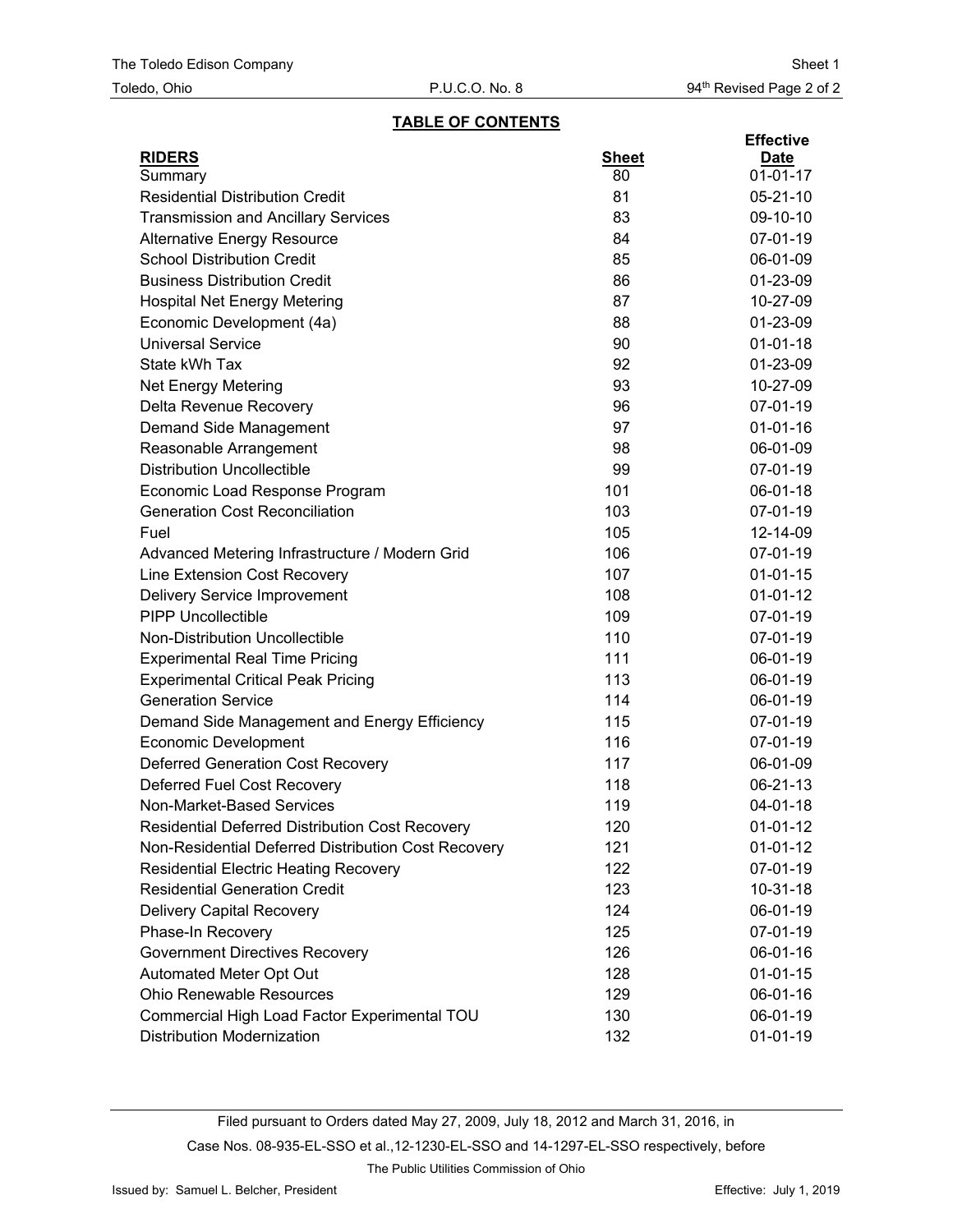## **RIDER AER Alternative Energy Resource Rider**

## **APPLICABILITY:**

Applicable to any customer that takes electric service under the Company's rate schedules. The Alternative Energy Resource Rider (AER) is not applied to customers during the period the customer takes electric generation service from a certified supplier. The following charge will apply, for all rate schedules, effective for service rendered beginning July 1, 2019, for all kWhs per kWh:

## **RATE:**

AER charge  $0.0463¢$ 

#### **PROVISIONS:**

The charges set forth in this Rider recover costs incurred by the Company associated with securing compliance with the alternative energy resource requirements in Section 4928.64, Revised Code. The costs recovered through this Rider will be all costs associated with securing compliance with the alternative energy resource requirements including, but not limited to, all Renewable Energy Credits costs, any reasonable costs of administering the request for proposal, and applicable carrying costs. This rider shall be in effect until all costs are fully recovered.

#### **RIDER UPDATES:**

The charges contained in this Rider shall be updated and reconciled on a quarterly basis. No later than December 1st, March 1st, June 1st and September 1st of each year, the Company will file with the PUCO a request for approval of the Rider charges which, unless otherwise ordered by the PUCO, shall become effective on a service rendered basis on January 1st, April 1st, July 1st and October 1st of each year, beginning October 1, 2016. This Rider is subject to reconciliation, including, but not limited to increases or refunds. Such reconciliation shall be based solely upon the results of audits ordered by the Commission in accordance with the July 18, 2012 Opinion and Order in Case No. 12-1230-EL-SSO, and the March 31, 2016 Opinion and Order in Case No. 14-1297-EL-SSO.

Filed pursuant to Orders dated May 27, 2009, July 18, 2012, March 31, 2016 and March 28, 2018, in Case Nos. 08-935-EL-SSO et al., 12-1230-EL-SSO, 14-1297-EL-SSO and 17-2275-EL-RDR, respectively and

Case No. 18-1644-EL-RDR, before

The Public Utilities Commission of Ohio